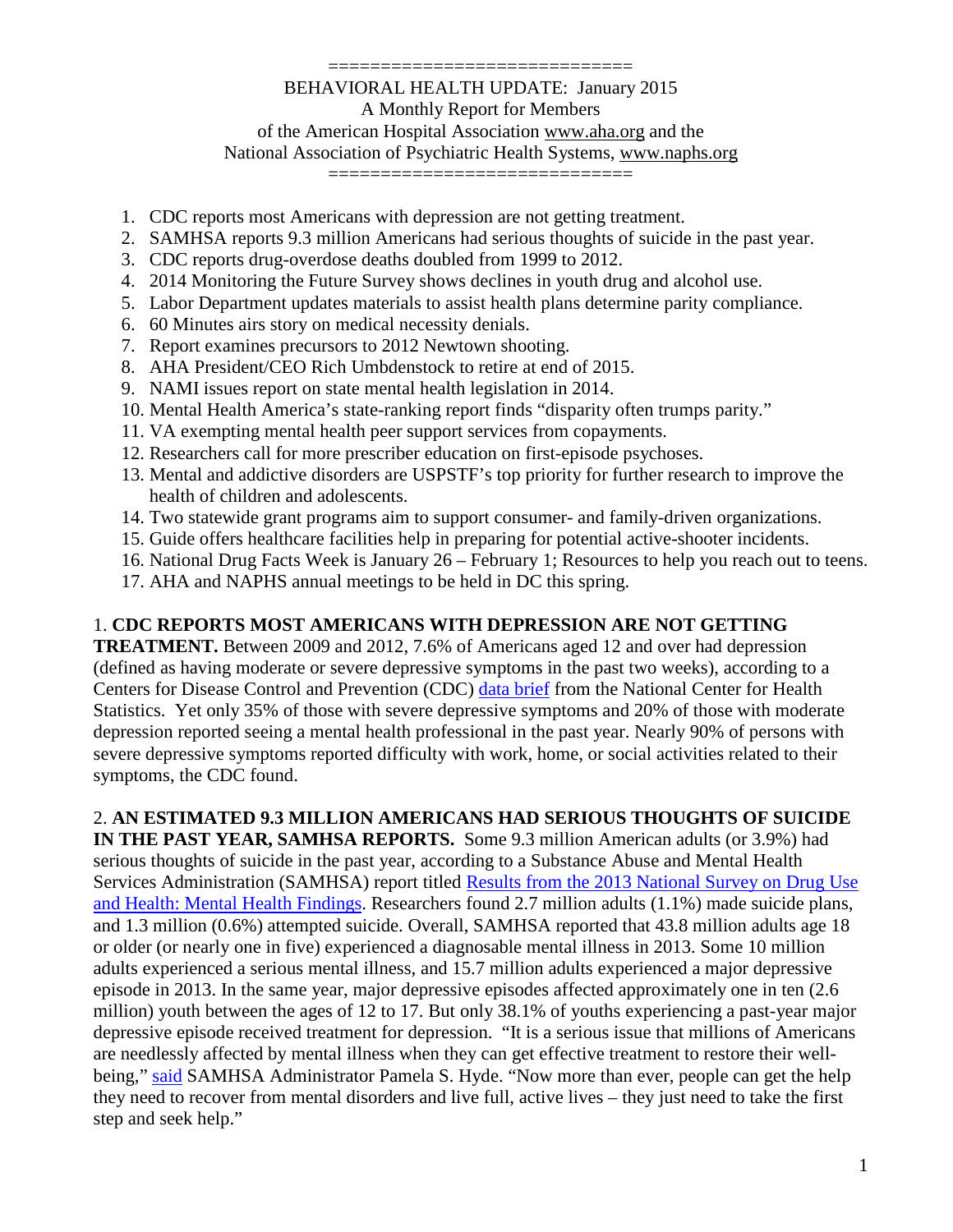# 3. **CDC REPORTS DRUG-OVERDOSE DEATHS DOUBLED FROM 1999 TO 2012.** In 2012,

there were 41,502 drug-overdose deaths in the United States, of which 16,007 involved opioid analgesics and 5,925 involved heroin, according to a Centers for Disease Control and Prevention (CDC) [Health E-Stat](http://www.cdc.gov/nchs/data/hestat/drug_poisoning/drug_poisoning.htm) looking at data from the CDC's National Vital Statistics System. From 1999 through 2012, overdose deaths nationwide more than doubled (from 6.1 per 100,000 population in 1999 to 13.1 in 2012), said the CDC [report.](http://www.cdc.gov/nchs/data/hestat/drug_poisoning/drug_poisoning_deaths_1999-2012.pdf) In the same time period, overdose deaths involving heroin nearly tripled (from 0.7 deaths per 100,000 in 1999 to 1.9 in 2012).

#### 4. **2014 MONITORING THE FUTURE SURVEY SHOWS DECLINES IN YOUTH DRUG AND**

**ALCOHOL USE.** Alcohol use and prescription pain reliever misuse have declined since 2013, according to results of the [2014 Monitoring the Future Survey.](http://www.drugabuse.gov/related-topics/trends-statistics/monitoring-future) Conducted by the University of Michigan, the annual survey tracks drug use and attitudes among  $8<sup>th</sup>$ ,  $10<sup>th</sup>$ , and  $12<sup>th</sup>$ -grade students. The latest survey reports that all measures of alcohol drinking (past-month, past-year, lifetime, daily, and 5 or more drinks in a row in the last two weeks) were significantly lower than five years ago, and all levels are at an all-time low since 1991. Marijuana use rates did not increase in 2014, and, among  $10<sup>th</sup>$ graders, both past-year and daily marijuana use declined by 8% and 15%, respectively. Past-year use of synthetic marijuana was down among  $12<sup>th</sup>$  graders (from 11.4% in 2011 to 5.8% in 2014). See a University of Michigan [news release](http://monitoringthefuture.org/) for details.

5. **LABOR DEPARTMENT UPDATES MATERIALS TO ASSIST HEALTH PLANS DETERMINE PARITY COMPLIANCE.** The Department of Labor's (DOL) Employee Benefits Security Administration (EBSA) has published an [Updated Compliance Assistance Guide -](http://www.dol.gov/ebsa/publications/CAG.html) Health [Benefits Coverage Under Federal Law](http://www.dol.gov/ebsa/publications/CAG.html) that includes updates to two key sections related to mental health parity and the *Affordable Care Act*. The first is an updated [Self Compliance Tool](http://www.dol.gov/ebsa/pdf/cagappa.pdf) intended to help group health plans, plan sponsors, plan administrators, health insurance issuers, and other parties determine whether a group health plan is in compliance with some of the provisions of Part 7 of ERISA. The self-compliance tool includes updated sections on mental health parity. The second section is a set of [Mental Health Parity Provisions Questions and Answers,](http://www.dol.gov/ebsa/pdf/cagmhpaea.pdf) which are also included in the updated Compliance Assistance Guide.

6. **60 MINUTES AIRS STORY ON MEDICAL NECESSITY DENIALS.** On December 14, 2014, CBS-TV's 60 Minutes aired a segment titled *"*[Denied](http://www.cbsnews.com/news/mental-illness-health-care-insurance-60-minutes/)*"* about the misuse of "medical necessity" by insurance companies. At the two-year anniversary of the Sandy Hook tragedy, correspondent Scott Pelley noted that "because of recurring tragedies and an epidemic of suicides, we've been investigating the battles that parents fight for psychiatric care. We found that the vast majority of claims are routine but the insurance industry aggressively reviews the cost of chronic cases. Long-term care is often denied by insurance company doctors who never see the patient. As a result, some seriously ill patients are discharged from hospitals over the objections of psychiatrists who warn that someone may die." In response to the report, former Rep. Patrick Kennedy in a [Kennedy Forum press release](https://www.thekennedyforum.org/news/patrick-kennedy-responds-to-60-minutes-segment-on-mental-health?utm_source=The+Kennedy+Forum&utm_campaign=e504a453e9-60_Minutes_Response_12_15_2014&utm_medium=email&utm_term=0_cc0d617cac-e504a453e9-6701273) and in a [CBS-](http://www.cbsnews.com/videos/battle-for-mental-health-treatment-coverage/)[TV "This Morning" interview](http://www.cbsnews.com/videos/battle-for-mental-health-treatment-coverage/) called on the federal government "to do two things required of them:" 1) provide additional guidance on insurance company disclosures and transparency; and 2) bring its own programs (such as Medicaid) into compliance with the parity law.

7. **REPORT EXAMINES PRECURSORS TO 2012 NEWTOWN SHOOTING.** A [report](http://www.ct.gov/oca/lib/oca/sandyhook11212014.pdf) from the Connecticut Office of the Child Advocate looks at the circumstances that pre-dated the 2012 shooting at Sandy Hook Elementary School in Newtown, CT. The agency had been charged with developing any recommendations for public health system improvement that could be gleaned from a review of the circumstances that led to the violence. Among other things, the report recommends more thorough mental health screenings; better coordination and exchange of information among medical, community, and educational providers; and more support for families with children facing mental health issues.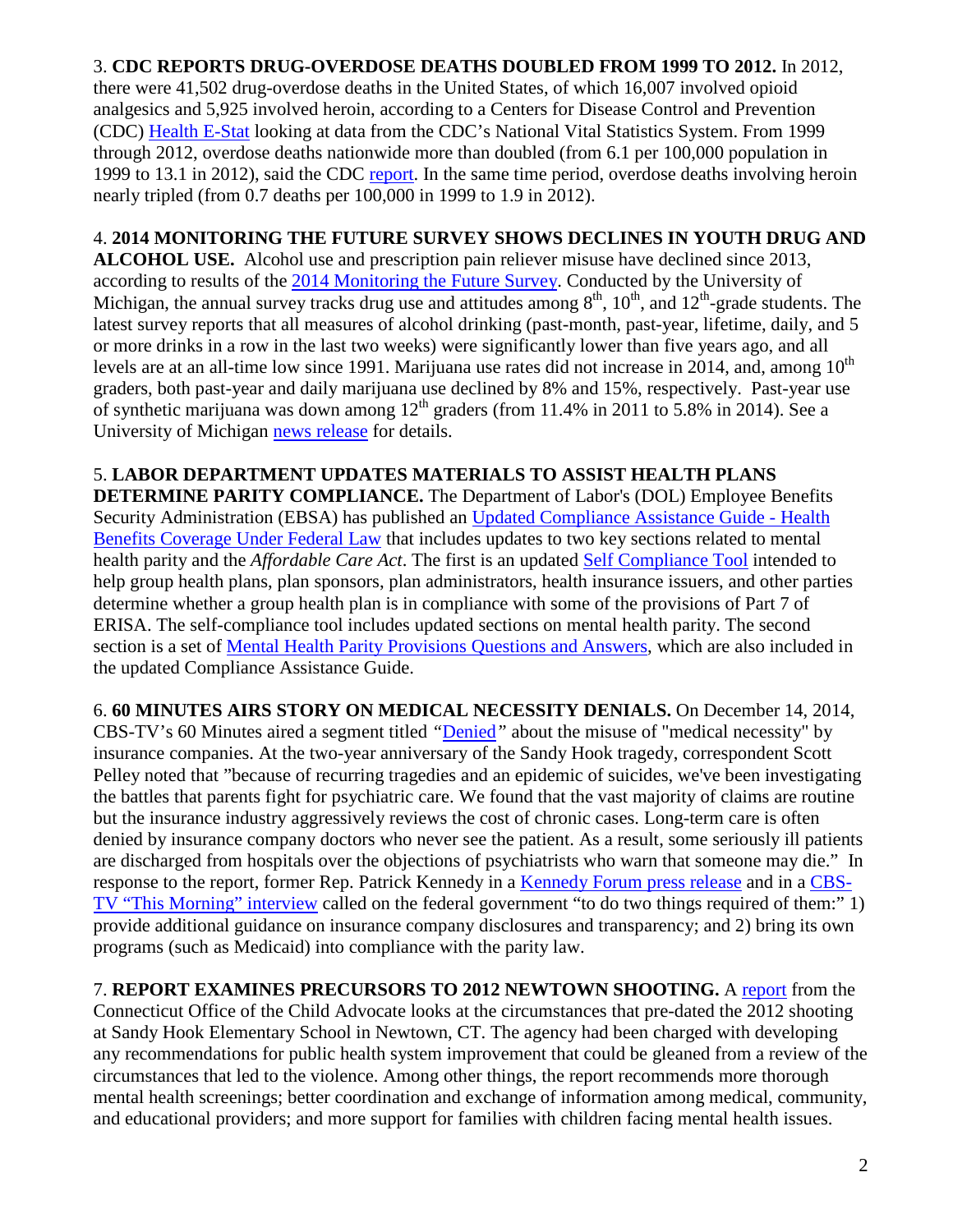8. **AHA PRESIDENT/CEO RICH UMBDENSTOCK TO RETIRE AT END OF 2015.** American Hospital Association (AHA) President and CEO Rich Umbdenstock has [announced](http://www.ahanews.com/ahanews/jsp/display.jsp?dcrpath=AHANEWS/AHANewsNowArticle/data/ann_112114_AHA&domain=AHANEWS) his plans to retire at the end of 2015. The AHA Board has engaged Korn Ferry to conduct a search, with AHA's 2015 Chair-Elect Jim Skogsbergh (who is President/CEO of Advocate Health Care) chairing the search committee. AHA hopes to have a successor in place by summer.

# 9. **NAMI ISSUES REPORT ON STATE MENTAL HEALTH LEGISLATION IN 2014.** A

National Alliance on Mental Illness (NAMI) report on *[State Mental Health Legislation 2014](http://www.nami.org/Template.cfm?Section=Policy_Reports&Template=/ContentManagement/ContentDisplay.cfm&ContentID=172851)* examines the pace of mental health reform. "The report stands in contrast to one issued in 2013 which described a dramatic response by many states following the tragedy at Sandy Hook Elementary School in Newtown, Connecticut, on December 14, 2012," notes a [NAMI news release.](http://www.nami.org/Template.cfm?Section=press_room&template=/ContentManagement/ContentDisplay.cfm&ContentID=172855) From 2009 to 2012, NAMI reported that states cut mental health budgets by \$4.35 billion. Thirty-six states and the District of Columbia began to restore funding in 2013 in the wake of heightened public awareness of mental health needs. In 2014 only 29 states and the District of Columbia increased funding for mental health services. While progress was made in some states, the report says that "much of the legislation felt like tinkering at the edges." In the report, NAMI notes that "the time for talk is past. Action is needed to address a major American crisis. By highlighting themes, trends and effective practices in state legislation, this report is intended to inform NAMI leaders, their allies and state policymakers seeking to make mental health services available to all who need them." Appendices include summaries of enacted legislation arranged by topic, with both effective practices and potentially harmful legislation flagged

# 10. **MENTAL HEALTH AMERICA'S STATE-RANKING REPORT FINDS "DISPARITY**

**OFTEN TRUMPS PARITY."** A new report from Mental Health America (MHA) titled *[Parity or](http://www.mentalhealthamerica.net/sites/default/files/Parity%20or%20Disparity%202015%20Report.pdf)  [Disparity: The State of Mental Health in America 2015](http://www.mentalhealthamerica.net/sites/default/files/Parity%20or%20Disparity%202015%20Report.pdf)* provides a state-by-state snapshot of mental health status in America. The report "indicates the country has a long way to go to adequately address critical mental health care needs," [says](http://www.mentalhealthamerica.net/new-report-ranks-states%E2%80%99-mental-health-status-and-access-care) MHA President and CEO Paul Gionfriddo. "When we think about cancer, heart disease, or diabetes, we don't wait years to treat them," he said, "we start before Stage 4—we begin with prevention. So why don't we do the same for individuals who are dealing with potentially serious mental illness? We need to address these symptoms early, identify the underlying disease, and plan an appropriate course of action on a path towards overall health."

# 11. **VA EXEMPTING MENTAL HEALTH PEER SUPPORT SERVICES FROM**

**COPAYMENTS.** The Department of Veterans Affairs (VA) has issued a [direct final rule](http://www.gpo.gov/fdsys/pkg/FR-2014-11-28/pdf/2014-27231.pdf) exempting mental health peer support services from copayments. "This removes a barrier that may have previously discouraged veterans from choosing to use mental health peer support services as a viable care option," the regulation states. "VA believes that mental health peer support services are a valuable resource for veterans with mental health conditions and wants to ensure that veterans take full advantage of all resources available to them." This final rule is effective January 27, 2015, without further notice, "unless VA receives an adverse comment by January 27, 2015."

### 12. **RESEARCHERS CALL FOR MORE PRESCRIBER EDUCATION ON FIRST-EPISODE**

**PSYCHOSES.** Many patients with first-episode psychosis receive medications that do not comply with recommended [guidelines](http://schizophreniabulletin.oxfordjournals.org/content/36/1/71.full?sid=633e2b43-baa5-49c3-82ab-0ed8c81fea70) for first-episode treatment, according to research published online December 4 ahead of print in the *American Journal of Psychiatry*. See an [abstract](http://ajp.psychiatryonline.org/doi/full/10.1176/appi.ajp.2014.13101355) of the study. Current guidelines emphasize low doses of antipsychotic drugs and strategies for minimizing the side effects that might contribute to patients stopping their medication, notes a [news release](http://www.nimh.nih.gov/news/science-news/2014/medications-for-patients-with-first-episode-psychosis-may-not-meet-guidelines.shtml?utm_source=govdelivery&utm_medium=email&utm_campaign=govdelivery) from the National Institute of Mental Health (NIMH), which funded the study. Almost 40% of people with first-episode psychosis in community mental health clinics across the country might benefit from medication treatment changes, researchers say. Better medication treatment early in the illness, particularly strategies that minimize uncomfortable side effects, may lead to better results for patients. To improve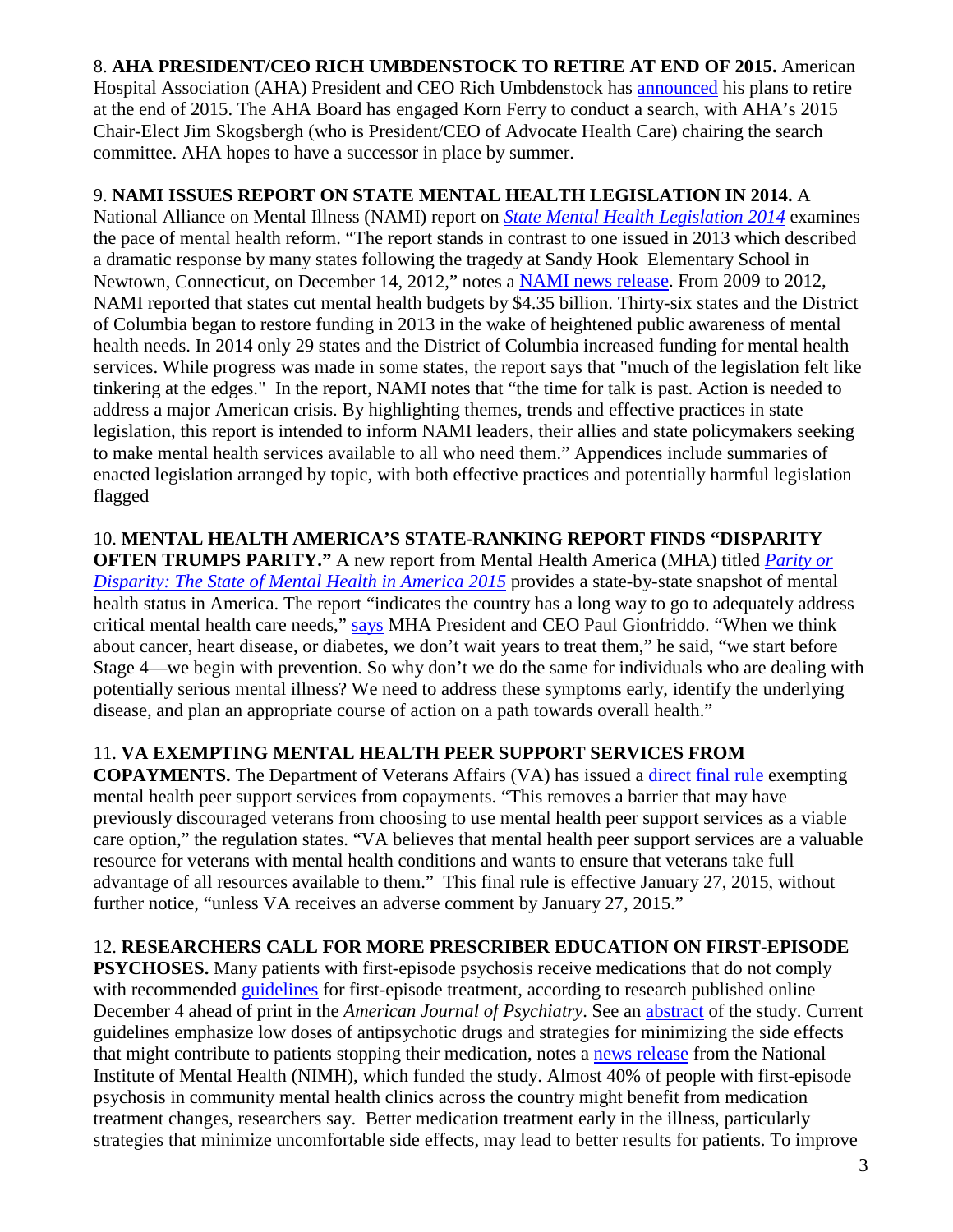prescription practices, the authors recommend additional education for those prescribing medication for patients with first-episode psychosis. The study is among the first of several to report results from the [Recovery After an Initial Schizophrenia Episode](http://www.nimh.nih.gov/health/topics/schizophrenia/raise/index.shtml) (RAISE) project developed by NIMH.

# 13. **MENTAL AND ADDICTIVE DISORDERS ARE USPSTF'S TOP PRIORITY FOR FURTHER RESEARCH TO IMPROVE THE HEALTH OF CHILDREN AND**

**ADOLESCENTS.** "Mental health conditions and substance use" is the top-priority evidence gap related to the care of children and adolescents, according to the U.S. Preventive Services Task Force's (USPSTF) fourth [report to Congress.](http://www.uspreventiveservicestaskforce.org/Page/Name/fourth-annual-report-to-congress-on-high-priority-evidence-gaps-for-clinical-preventive-services) The third priority for further study is "behavior and development." According to the USPSTF, "more research in these areas would result in important new knowledge that may improve the health and health care of young Americans, with lasting benefits through adulthood."

# 14. **TWO STATEWIDE GRANT PROGRAMS AIM TO SUPPORT CONSUMER- AND**

**FAMILY-DRIVEN ORGANIZATIONS.** February 2 is the deadline for applying for two new grants (each offering up to \$95,000 per year) from the Substance Abuse and Mental Health Services Administration (SAMHSA). The [Statewide Consumer Network Program](http://www.samhsa.gov/grants/grant-announcements/sm-15-002) is open to consumer-run and -controlled organizations. The program aims to 1) increase consumer participation, voice, and empowerment statewide; 2) emphasize and build consumer leadership within organizations and in the community; and 3) promote activities related to partnership development, peer support, service needs related to gender, training and skills development, trauma-informed peer support, integrated care and wellness, and/or health reform as part of the recovery process for consumers. The **Statewide Family** [Network Program](http://www.samhsa.gov/grants/grant-announcements/sm-15-001) is open to family-controlled organizations. "SAMHSA is limiting eligibility to family-controlled organizations to strengthen the capacity of families with children who have serious emotional disturbance to act as agents of transformation in influencing the type and amount of services provided to them and their children and to ensure their mental health care is family-driven and youthguided," the call for applicants notes.

15. **GUIDE OFFERS HEALTHCARE FACILITIES HELP IN PREPARING FOR POTENTIAL ACTIVE-SHOOTER INCIDENTS.** The Department of Health and Human Services' (HHS) Office of the Assistant Secretary for Preparedness and Response (ASPR) has released a [guide](http://www.phe.gov/Preparedness/planning/Documents/active-shooter-planning-eop2014.pdf) to encourage healthcare facilities to consider how to better prepare for an active-shooter incident. "Though hospitals and many other healthcare facilities have emergency operations plans (EOPs), this document provides emergency planners, disaster committees, executive leadership, and others involved in emergency operations planning with detailed discussions of unique issues faced in an HCF," the introduction notes. The document also includes discussions on related topics, including information sharing, psychological first aid, and law enforcement/security. It was developed with assistance from ASPR's Divisions of Health System Policy and Tactical Programs, the Federal Emergency Management Agency, Federal Bureau of Investigation, and Healthcare and Public Health Sector Coordinating Council.

16. **NATIONAL DRUG FACTS WEEK IS JANUARY 26 – FEBRUARY 1; RESOURCES AVAILABLE TO HELP YOU REACH OUT TO TEENS.** The National Institute on Drug Abuse's (NIDA's)  $5<sup>th</sup>$  [National Drug Facts Week](http://teens.drugabuse.gov/national-drug-facts-week) will be held January 26 through February 1. The week is designed to help teens "shatter persistent myths about drug use and addiction." NIDA offers an online [toolkit](http://teens.drugabuse.gov/national-drug-facts-week/promote-events) that advises teens and their adult advisors how to create an event, publicize it, find an expert, and obtain scientific information on drugs. Event holders who [register online](http://teens.drugabuse.gov/national-drug-facts-week/register) will receive free booklets with science-based facts about drugs. NIDA is also offering [interactive tools](http://teens.drugabuse.gov/interactives-and-videos) that can be projected on large screens at events or used with mobile devices.